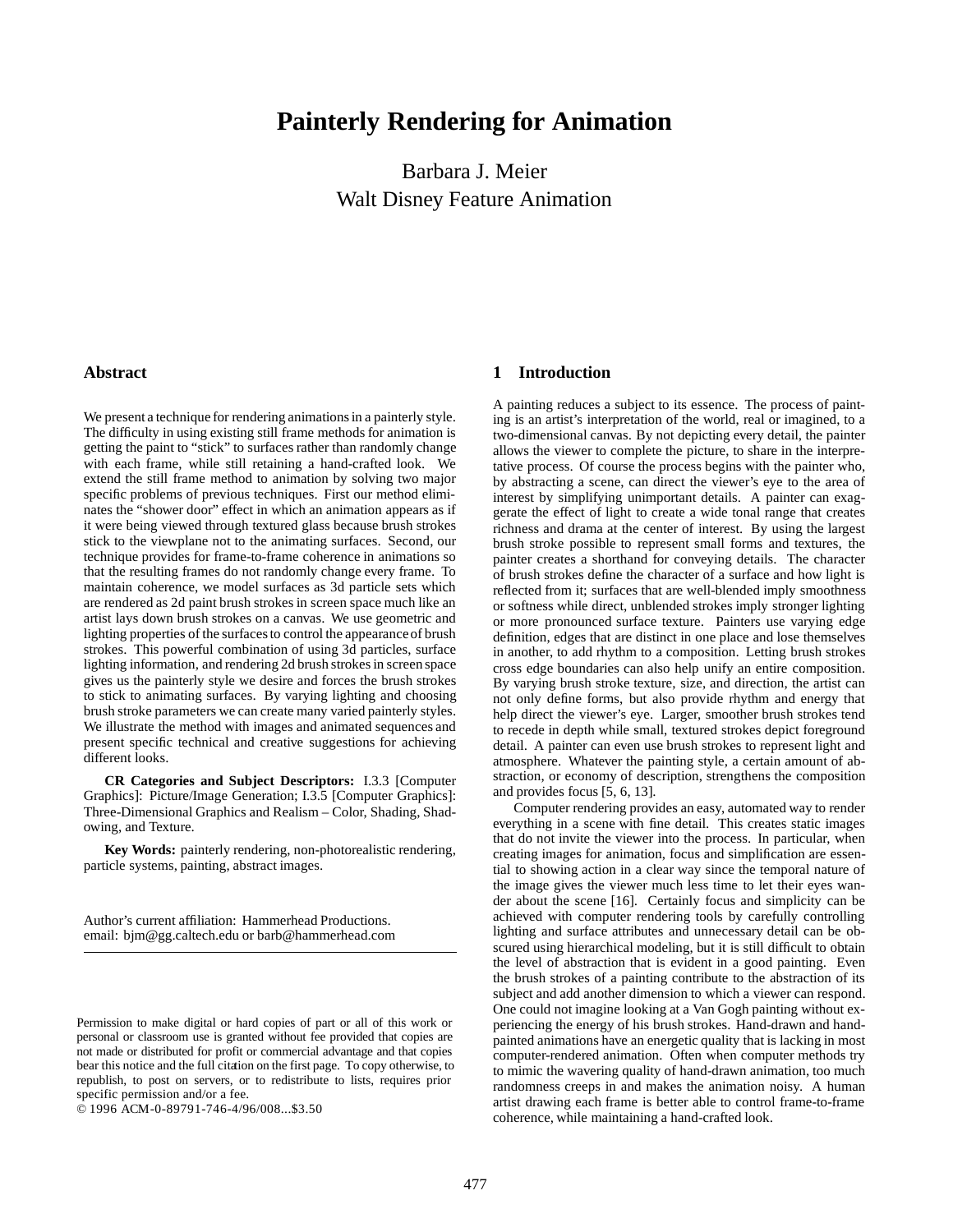

**Figure 1**: **Frames from a painterly rendered animation.** The painterly renderer is particularly well-suited for abstracting natural textures like the cloudy sky, hay, and plowed ground in this example. Note that the haystack texture does not exhibit the problems of traditional texture-mapping in which the gift-wrapped texture gets dense near silhouette edges. The overlapping brush strokes on the plowed ground imply volume rather than flat, painted texture as the view animates, even though the surface is planar. We use the largest brush strokes to paint the sky, using brush texture and random hue variation to create clouds that do not exist in the color reference picture. The original haystack geometry is simply a cone resting on a cylinder. We represent the hay with a brush stroke shorthand that eliminates the need to model and color every piece of hay.

We want to take advantage of the benefits of a painterly look on computer-rendered animating geometry. Aesthetically, a still frame should have the characteristics of an oil or pastel painting: details should be abstracted by shorthand brush strokes, the roundness of forms should be defined by brush stroke directions, color should break the boundaries of surfaces to create rhythm in the composition, brush stroke size and texture should be varied according to the kind of surface being depicted, and the effects of light should be exaggerated to help provide focus, all as if an artist had painted on a physical canvas. Technically, the rendered images should maintain coherence in animated sequences and should not change in a random way every frame. Images should not have the gift-wrapped look of painted textures that are mapped onto the geometry using traditional methods. Our goal is not to eliminate the need for observational understanding and artistic vision, but rather to provide a tool that automates the drawing of brush strokes, but leaves the artistic decisions about lighting, color, and brush stroke characteristics to the user.

The focus of most rendering research in the last two decades has been on the creation of photorealistic imagery. These methods are quite sophisticated, but tend to create imagery that is mechanicallooking because detail is represented very accurately. Recently there has been a movement toward more creative and expressive imagery in computer graphics but few techniques that provide ways to achieve different looks, especially for animation. Some computer painting tools can mimic successfully the hand-drawn line quality, painterly look, and energy of traditional media, but these tools typically work only for still frames. These tools and related work are discussed in section 2.

Our solution, presented in section 3, is to generate a set of particles that describe a surface, depth-sort the particles in camera space, and render them as 2d brush strokes in screen space using a painter's algorithm [7]. The look of the 2d brush strokes, including color, size, and orientation, is derived from the geometry, surface attributes, and lighting characteristics of the surface. These attributes are designed by the user and either associated directly with the particles or encoded in rendered images of the geometry, called reference pictures. We illustrate our work with images and animations that have been successfully rendered to achieve a painterly look using this algorithm (Figures 1, 5, and 7), and in section 4 we discuss the images. Finally, in section 5, we present aesthetic techniques and technical considerations for creating various image styles.

# **2 Related Work**

Our work combines core ideas from two areas of previous work: 1) painterly rendering of still images from reference pictures and 2) particle rendering. From the first research area, our work was most directly inspired by [4]. Haeberli described a system for creating painterly images from a collection of brush strokes that obtain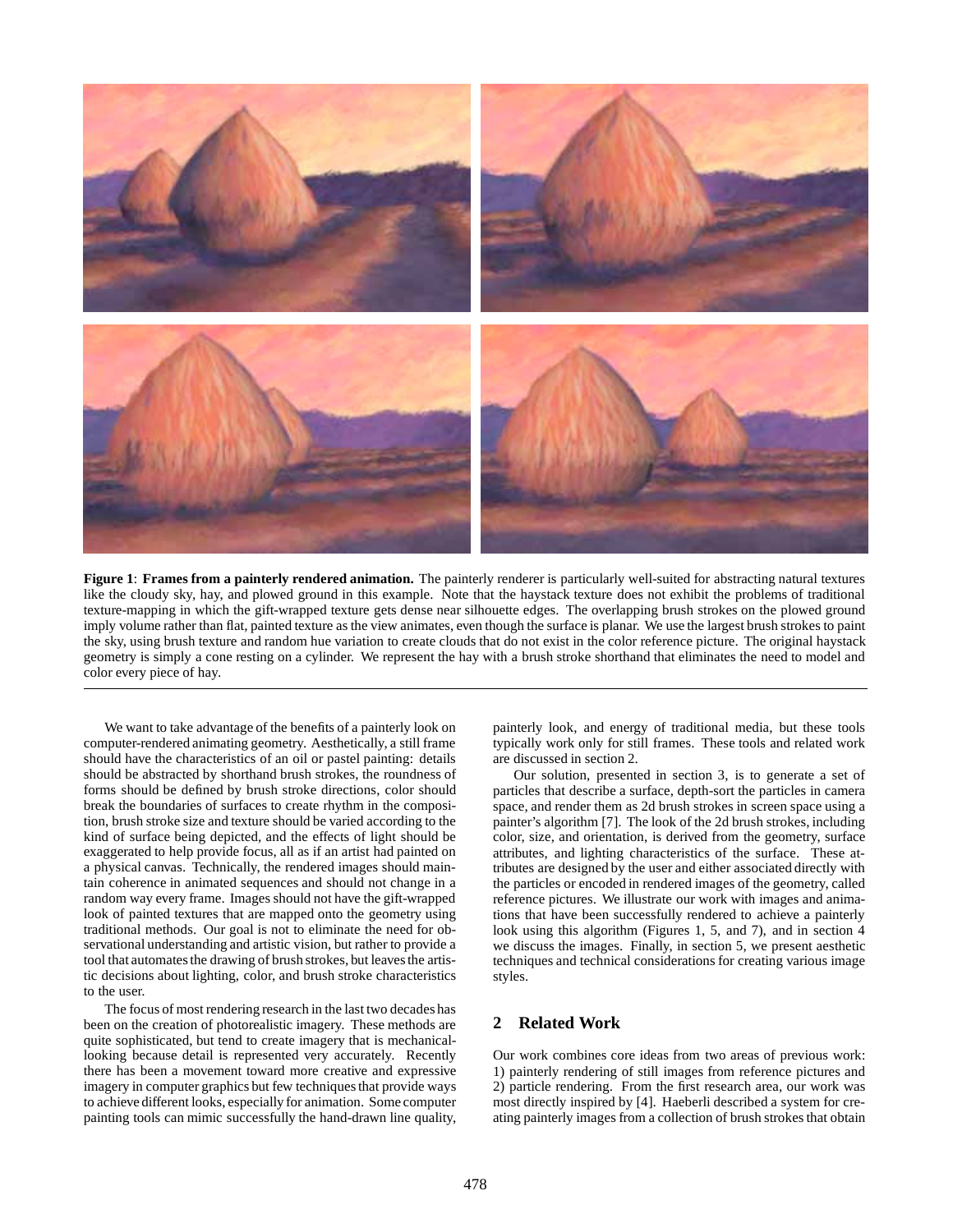create particles to represent geometry for each frame of animation create reference pictures using geometry, surface attributes, and lighting transform particles based on animation parameters sort particles by distance from viewpoint for each particle, starting with furthest from viewpoint transform particle to screen space determine brush stroke attributes from reference pictures or particles and randomly perturb them based on user-selected parameters composite brush stroke into paint buffer end (for each particle) end (for each frame)

**Figure 2**: **Painterly rendering algorithm.**

their attributes, such as position, color, size, and orientation, from synthetically rendered or photographic reference pictures. Several commercial systems, such as [3] and [8], have incorporated the idea of reference pictures, and Saito and Takahashiuse a similar concept, the G-buffer, to create simplified illustration-type images [11]. Our system also uses reference pictures to obtain brush stroke attributes.

In Haeberli's system brush stroke positions are randomly distributed, so successive frames of an animation would change randomly. Alternatively, the positions and sizes of brush strokes could remain constant over the animation, but this creates the "shower door" effect, becausebrush strokes are effectively stuck to the viewplane not to the animating surfaces. The University of Washington illustration systems [12, 17] provide methods for rendering images in a pen-and-ink style, but again, the randomness that is employed to achieve the hand-drawn look would cause successive frames to change randomly.

We solve the temporal randomness problem by using particle rendering methods. If we treat brush strokes as particles that are stuck to surfaces, we eliminate both the "shower door" effect and random temporal noisiness. Reeves first presented an algorithm for rendering particles without using traditional 3D models to represent them, instead drawing them as circles and motion-blurred line segments in screen space [10]. We also render particles in screen space, but use 2d brush stroke shapes instead of circles and line segments.

Rendering 2d shapes in screen space is one of the core concepts of our work. Fleischer et al. [2] described a similar method, except they place *3d* geometric elements on surfaces in *model*space, which are then rendered traditionally as geometric textures such as scales, feathers, and thorns. The appearance of their 3d shapes compared to our 2d brush strokes is quite different.

Finally, Strassmann presented a technique for modeling brush strokes as splines for Sumi-E style painting, a Japanese brush-andink technique [14]. This system is designed primarily for still images, but does provide a simple method for animation. The user specifies key frames for each brush stroke that are interpolated over time. Our approach is different in that we provide a rendering technique rather than an interactive system and we are emulating a more impressionistic style of painting with short paint dabs rather than long graceful strokes.

# **3 Painterly Rendering**

In this section, we describe our painterly rendering algorithm as shown in Figure 2.

We begin by creating a particle set that represents geometry such as a surface. The particles are transformed to screen space and sorted in order of their distance from the viewpoint. We use a painter's algorithm to render particles as 2d brush strokes starting with the particles furthest from the viewpoint, and continuing until all particles are exhausted. Each brush stroke renders one particle. The look of the rendered brush strokes, including color, shape, size, texture, and orientation, is specified by a set of reference pictures or by data that is stored with the particles. Reference pictures are rendered pictures of the underlying geometry that use lighting and surface attributes to achieve different looks. The attributes for a particle are looked up in the reference pictures in the same screen space location at which a particle will be rendered finally. Figure 3 illustrates the painterly rendering pipeline.

In the following sections, we begin by discussing particle placement. Next we explain brush stroke attributes, how they are applied, and how the reference pictures that encodethe attributes are created. Finally, we present various ways of manipulating the brush stroke attributes to produce painterly images.

### **3.1 Generating Particles**

There are many methods of populating a surface with particles, such as those described in [15] and [18]. We employ a simple method that starts with a parametric surface and a desired number of particles. We tessellate the surface into triangles that approximate the surface. Then, for each triangle, we compute its surface area and randomly distribute particles within it. The number of particles for a triangle is determined by the ratio of its surface area to the surface area of the entire surface. The particle placer may store additional information with the particles such as color, size, and orientation. After the initial particle placement, these additional attributes or the particles' positions may be modified by performing various functions on them. Alternatively, the entire particle set can be generated from a particle system simulation [9].

# **3.2 Specifying and Applying Brush Attributes**

In order to render a brush stroke, we need the following attributes: **image, color, orientation, size,** and **position.**

The brush **image** is a color image with alpha. The image may be solid or it may contain texture as shown in Figure 4. A single image may be used as is or it may be used to cut a shape from a random position in a sheet of texture, providing each brush stroke with unique texture. Although the brush can be a full color image, we typically use monochrome images that are the same in all channels so that the brush itself does not impart color, just texture.

**Orientation, color,** and **size** are either stored with the individual particles or obtained from reference pictures. If these attributes are associated with the particles, then they are used directly by the renderer; otherwise, the attributes are sampled from reference pictures which encode information about surface geometry and lighting characteristics by screen space location. Reference pictures can be generated in several ways, but typically are rendered images of the particle set or surface. After a particle's position is transformed to screen space, we use the 2d transformed position to look up color, orientation, and size information in the same 2d location in the appropriate reference pictures. Example reference pictures for these attributes are shown in Figure 3.

The reference picture used for **color** information is typically a smooth-shaded rendered image of the surface with appropriate color attributes and lighting. Texture maps are generally not necessary except to describe broad color changes across the surface. The painterly rendering will provide texture and high frequency variations in color.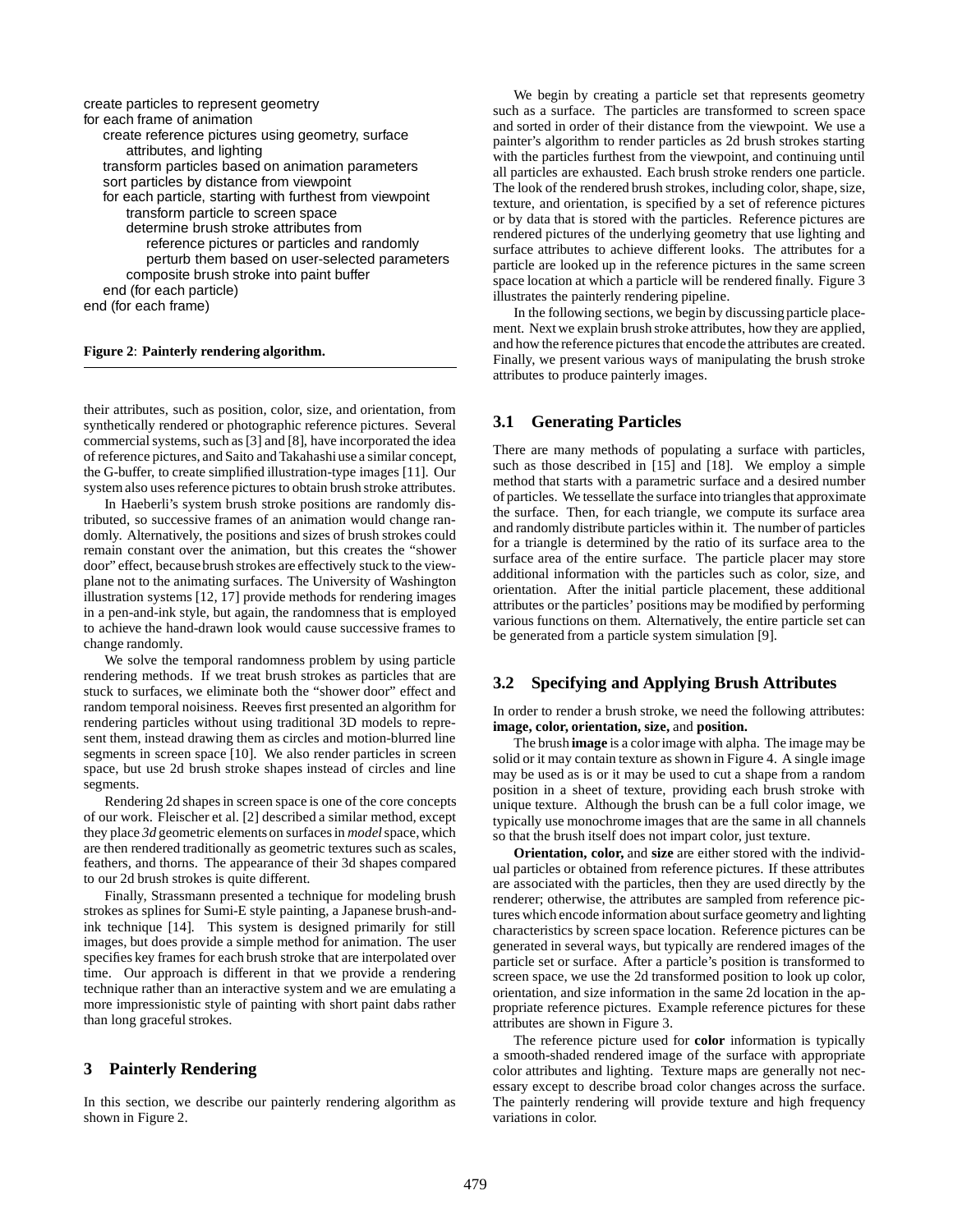

**Figure 3**: **An example of the painterly rendering pipeline.** The *particle placer* populates a surface with particles. The surface geometry is rendered using various *shaders* to create brush stroke attribute reference pictures. Note that the arrows in the orientation image are representational in this diagram; the orientations are actually encoded in the color channels of the image. The particles, which are transformed into screen space, the reference pictures, and the brush image are input to the *painterly renderer*. The renderer looks up brush stroke attributes in the reference pictures at the screen space location given by each particle's position and renders brush strokes that are composited into the final rendered image.

The reference picture that encodes **orientation** information is an image made with a specialized shader that encodes surface normals in the resulting image. This surface normal shader projects the 3d surface normals into two dimensions along the view vector or another specified vector. Alternatively, we may constrain orientations to line up with the direction of a surface parameter or texture coordinate.

Finally, the brush **size** reference picture is a scalar image that encodes *x* and *y* scaling information. We linearly map the range of values in the image to the range of user-specified sizes so that the areas with small values are painted with the smallest brushes and the areas with high values are painted with the largest brushes. Again, we can use lighting, texture maps, or specialized shaders to achieve the desired look.

Brush stroke **position** comes from the particle's position in screen space. Position may be modified by a function such as moving it in the direction of a velocity vector or adding noise.

To apply the attributes, the brush image is either used directly or cut from a sheet of texture, multiplied by the color and alpha, scaled by the size, and rotated to the orientation, each as specified in the corresponding reference picture or by data stored with the particle.

![](_page_3_Figure_6.jpeg)

![](_page_3_Figure_7.jpeg)

Once attributes are applied, brush strokes are composited into the final rendered image at the position specified by the particle.

## **3.3 Animating Parameters and Randomness**

It is possible to animate brush stroke attributes by animating characteristics of the reference pictures, but it is necessaryfor the reference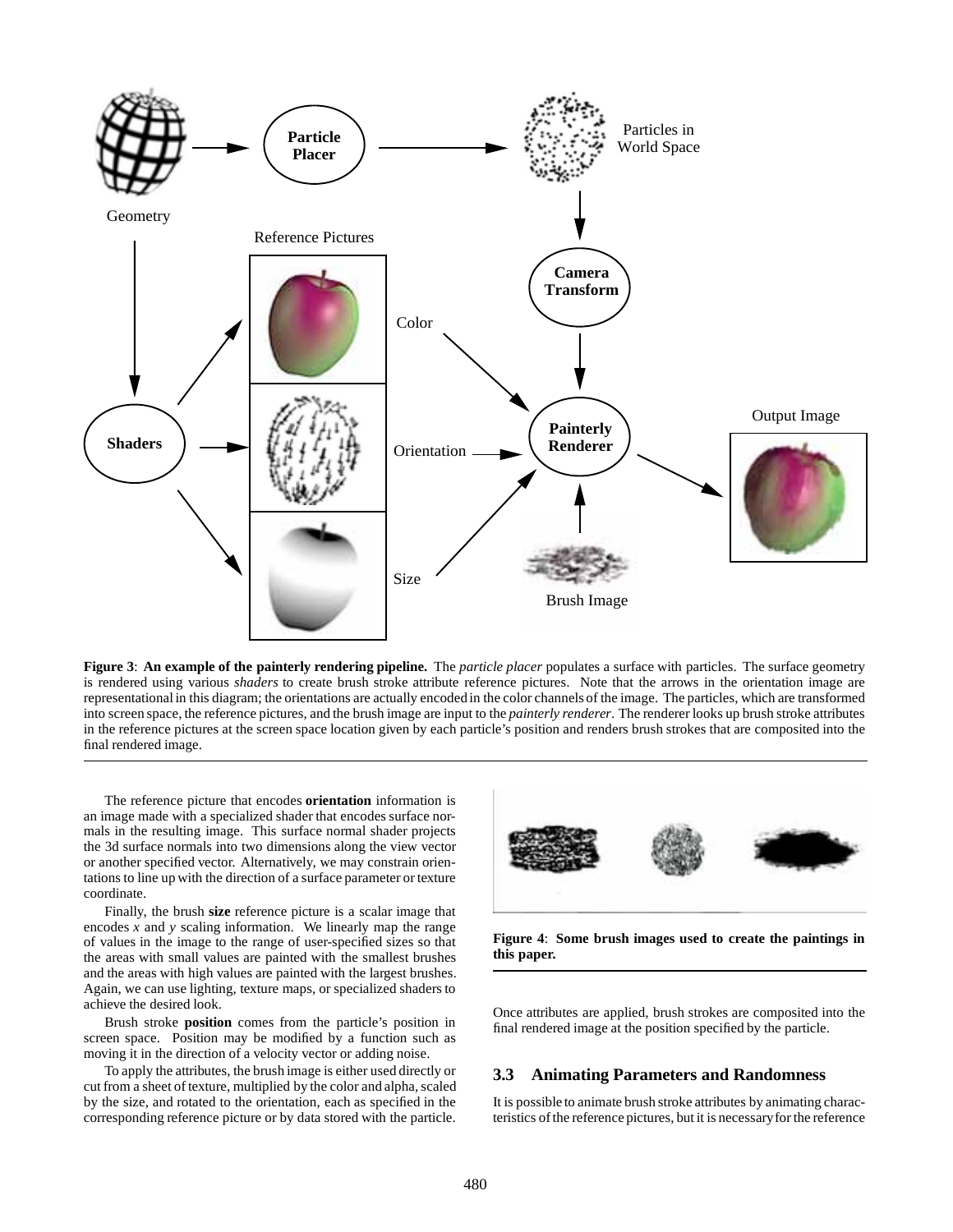![](_page_4_Picture_0.jpeg)

**Figure 5**: **Four styles of painterly rendered fruit.** By choosing different brush images and painting parameters, we have created four different looks from the same set of reference pictures. The upper left image has the soft, blended quality of a pastel painting. The pointillistic version, in the upper right, remaps the original saturations and values from the color reference picture to a new range. A squiggle brush image and increased hue variation were used to create marker-style strokes in the lower left image. The brush used to create the lower right contained some opaque black that helps to create a woodcut print style.

pictures to change smoothly over time so that the final rendered images are not temporally noisy.

Using randomness is important in achieving a hand-crafted look; therefore, we can randomly perturb the brush stroke attributes based on user-selected parameters. Figure 6 illustrates the lack of richness and texture that results when randomness is not used.

To maintain coherence, a seed is stored with each particle so that the same random perturbations will be used for a particular particle throughout an animation. The user specifies the amount of randomness by choosing a range about the given attribute. For example, we may specify that brush rotations be determined by an orientation reference picture, but to eliminate the mechanical look of the brushes lining up perfectly, we specify that we are willing to have brush orientations fall within the range of -10 to +20 degrees from the orientation given in the reference picture. The resulting slightly random orientations give the strokes a more hand-crafted look.

# **4 Results**

Figures 1, 5, and 7 are images rendered using our algorithm that show a variety of different painterly looks. In Figure 1, we show frames from a Monet-style haystack animation. The still frames look like oil paintings and the brush strokes animate smoothly throughout the animation. The painterly renderer is particularly well-suited to the impressionist style because it composes a painting with many small brush strokes. In this example, we are not

![](_page_4_Picture_7.jpeg)

**Figure 6**: **Applying randomnessto brush stroke attributes.** This image was rendered without color, orientation, or scale variation. Compare it to the images in Figure 1 which were painted with all of those attributes jittered. Note how the painterly texture of the sky and mountains is dependent on random color variations. In the haystacks, orientation and scale changes make them look less mechanical in the jittered version.

concerned with defining exact boundaries and instead let the overlapping brush strokes create a rhythm that unifies the composition. Large brush strokes tend to extend beyond the silhouette edge, cre-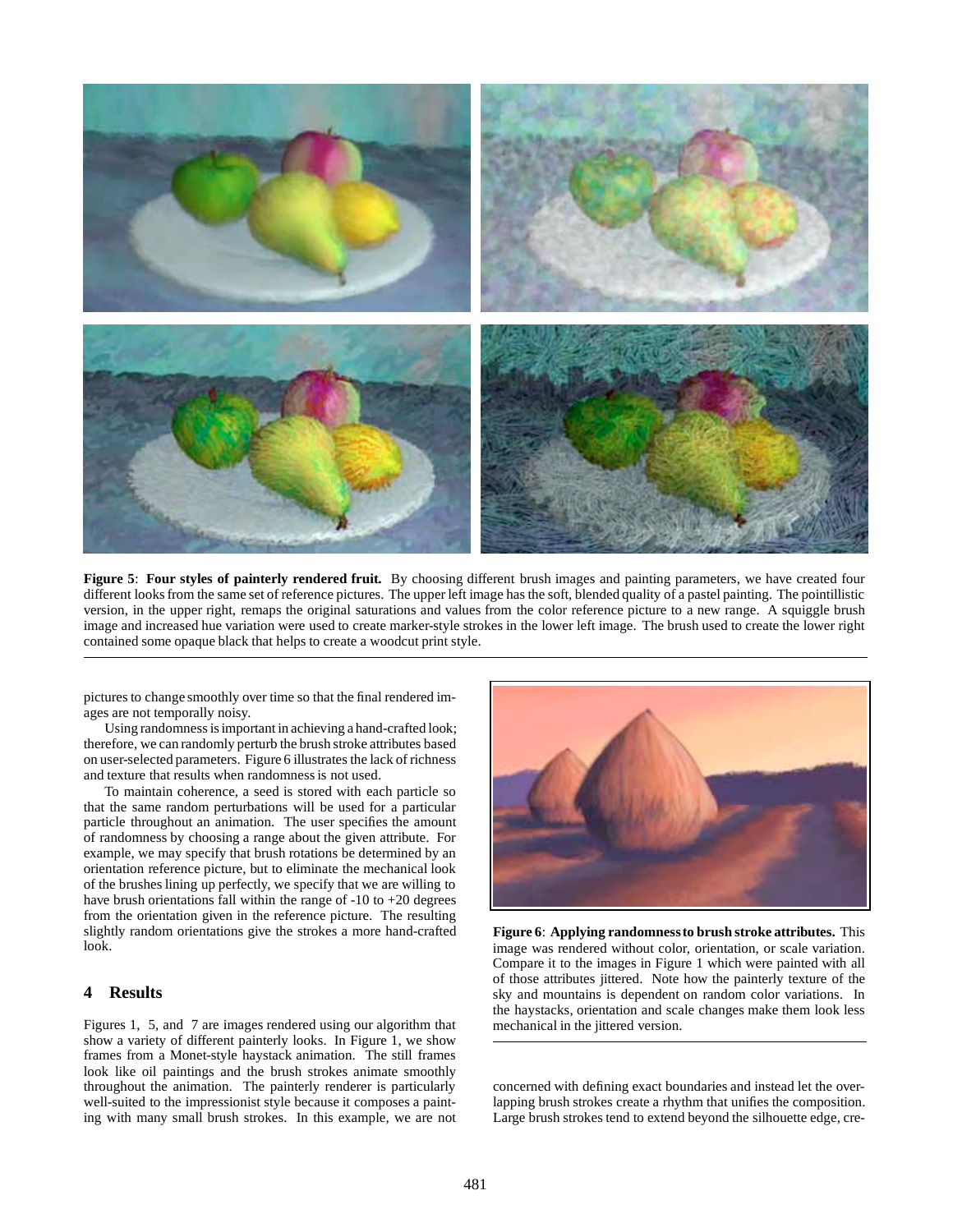![](_page_5_Figure_0.jpeg)

**Figure 7**: **Beach ball animation frames.** In this example the beach ball is bouncing, squashing, and stretching from frame to frame. Our technique works as well for animating objects as for the haystack example where only the camera position is animating.

ating a semi-transparent look that is most apparent when surfaces are animated. We believe this adds to the painterly look. Using smaller, denser, or more opaque strokes near the edges would create a more opaque, solid look. We have used the painterly technique of abstraction to depict many of the surfaces in this animation. For example, in the sky we used the brush texture and color variation to abstractly depict sweeping clouds. The hay is captured with a brush stroke texture that shows an appropriate amount of detail. Finally because our technique uses overlapping 2d brush strokes, we have avoided the gift-wrapped look of a smooth-edged, texture-mapped surface.

In Figure 5, we show a plate of fruit rendered in four styles. The reference pictures used to create the images were the same for all four, with the exception of the orientation image for the lower right image. The different looks were achieved by varying the brush image, the amount of jittering, and the brush size. Of course even more looks could be created by changing the reference pictures, but one of the strengths of the painterly renderer is the richness of the user-selectable parameter set. For example the upper right image was brightened and desaturated by mapping colors in the color reference picture to new saturation and value ranges. Conversely, the colors in the lower right image are richer because the brush image contained some opaque black. In this painting, the brush strokes become the dominant subject of the painting.

Finally, in Figure 7, we show three frames from an animated bouncing ball sequence. Our technique works equally well for an animating, deforming object like the squashing and stretching ball in this example, as for an animated camera as shown in the haystacks example. Large brush strokes give the ball an imprecise boundary which gives the ball animation a hand-drawn look quite different from the mechanical look that a traditionally-rendered version would have.

### **5 Discussion and Techniques**

As with any image creation process, it takes some experimentation to get the desired image. In this section, we describe some of the techniques that we've discovered. We begin with our strategies for achieving creative images and then present some technical discussion on how we achieve them.

# **5.1 Creative Techniques**

We have discovered many techniques for rendering aesthetically pleasing images. Chief among these is separately rendering subsets of the particle set and compositing these layers into a finished image. We find that our most successfulimages are created using traditional painting methods such as creating a rough value underpainting with large brush strokes, adding layers of color to define the form, and then adding small brush strokes where we want more detail. Our implementation provides a skip operation that allows us to render every *n*th particle. We typically render the surface in two or three layers using image processing techniques to shrink the silhouette edge toward the center of the object. The outside layers are painted sparsely, while the inside layers are painted thickly. We also use image processing techniques to isolate highlight and shadow areas to be rendered separately. Building up layers of semi-transparent textured brush strokes, perhaps even rendering the same particle multiple times with different brush stroke characteristics, is important in achieving the painterly look. In the haystacks example, the haystacks consist of four layers: a rough dark blue underpainting, an overall orange layer, a yellow detail layer, and a sparse white highlight layer. These layers and how they contribute to the final image are shown in Figure 8.

We also usually render the objects in a scene as separate layers. In the haystack example, we painted the sky, mountains, field, each haystack, and each haystack shadow as a separate layer. This allowed us to use very large brush strokes on the sky and not worry about them creeping too far into the mountains. By rendering these layers separately, we were better able to use the painting parameters most appropriate for each layer. The fruit images in Figure 5 were rendered in three layers: the wall, the table, and the plate of fruit. In this case, because the brush stroke characteristics of each fruit were similar, we wanted the brushes strokes to interact as much as possible to enhance the painterly look.

We typically use only one light source to maintain focus in the composition. We use exaggerated hue as well as value variations to distinguish light and shadow areas. For example, the sunset light on the haystacks is emphasized through exaggerated use of orange and blue. Shadows may be rendered by compositing a shadow element onto the color reference picture and rendering the surface and the shadow at the same time, or shadows may be painted as a separate layer and composited, giving the user more creative control.

We use many traditional painting techniques such as using background color in shadow areas to help them recede and juxtaposing complementary colors, such as the orange and blue of the haystacks, to create a shimmering light effect. We repeat brush stroke color, size, and texture in different areas of the scene, as shown in the fruit example, to marry the various elements into a unified composition. Users of the painterly renderer are encouraged to examine the numerous existing texts on traditional painting techniques for more possibilities.

### **5.2 Technical Considerations**

If reference pictures are used, it is often helpful to "grow" the reference image outward using image processing techniques, so that when we look up particular screen locations we don't fall off the edge of the surface onto anti-aliased or unrendered parts of the image. This is applicable only if we are rendering layers separately and then compositing them afterwards. To ensure that individual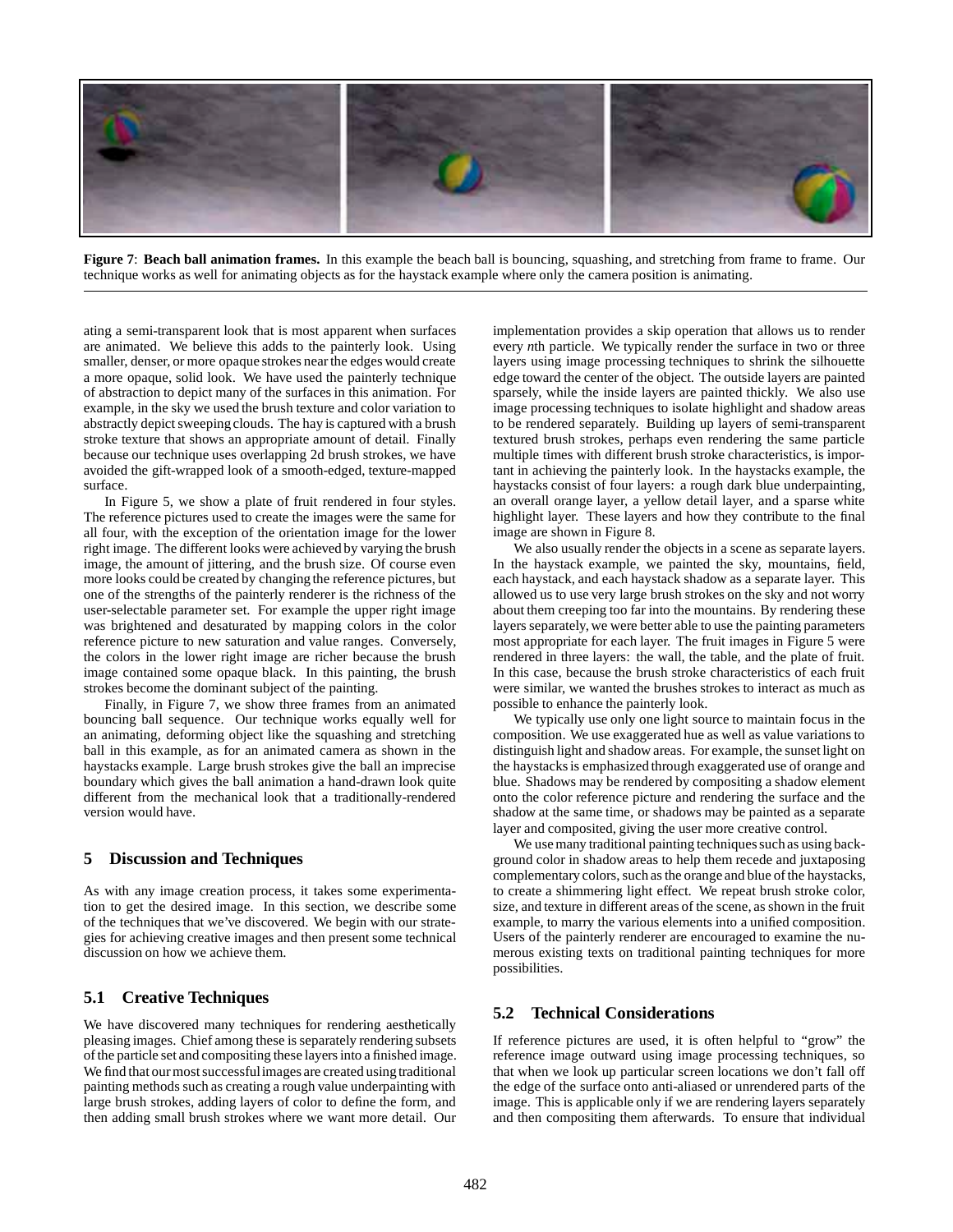![](_page_6_Picture_0.jpeg)

**Figure 8**: **Compositing a haystack from several layers.** Each layer of the haystack is shown by itself on the left while its contribution to the composited image is shown on the right. We used image processing techniques on the color reference picture to isolate the shadow and highlight areas to be painted separately. Following traditional painting techniques, we created a dark blue underpainting of the shadow areas as shown in the top row. The next layer provides most of the color and texture of the haystack, but allows some of the blue underpainting to show through. The bottom two rows show two separate detailed highlight layers and a final shadow layer that helps integrate the haystack with the field. For each layer, we changed the brush size and the amount of color variation.

brush strokes do not jitter in size and orientation slightly with every frame, it is also useful to blur the orientation and size images slightly. Perfect particle placement and sub-pixel sampling would eliminate the need for these steps, but we have found that these techniques work well in practice.

The simple surface normal shader that we described previously provides surface normal information based on a particular orientation of the surface after it has been through a camera transformation. But as a surface animates, so does its orientation with respect to the camera. This gives a particular look, but we prefer to have brush strokes oriented with respect to the surface and not change as the surface animates. To achieve this, we have specified our desired orientations with respect to the  $(u, v)$  surface parameters in texture maps. A special shader looks up values in the maps and then applies the camera transformation to them to obtain the screen space orientation that is output to the reference picture.

Brush stroke attributes may be stored with the particles or encoded in reference pictures. An advantage to storing attributes with the particles is that we avoid aliasing errors looking up values in reference pictures. An advantage to using reference pictures is that they are usually quickly rendered and thus easily changed and can encode more complex lighting information. Storing attributes with particles is better for those that are unlikely to change because rerunning the particle placement or simulation may be costly. In practice, a mixture of the two methods works well.

At first glance, one might suggest we not render back-facing particles, but this is very important in animation since particles will pop on and off as they become visible and invisible if we cull the back-facing ones. If we always render them, however, they will be revealed gradually as they become visible. Front-Facing brush strokes must be dense enough to obscure back-facing particles, unless a translucent effect is desired. In practice, we find that we do not always want to render a completely opaque object if we are building up textured layers of paint, but we also do not want to see through to the back-facing brush strokes if they are animating. In this case, we do cull back-facing particles, letting them fade in as they get close to front-facing to eliminate the popping effect as particles come into view. This was necessary in the haystack example so that as the view animates, we do not see the back side of each sparse layer through the front.

One should also note that because particles are sorted by distance from the viewpoint at each frame, there will be some popping of brush strokes in front or behind one another as particles animate, but with some attention to brush stroke size and translucency, this effect is not visually problematic and can add to the painterly effect.

# **6 Future Directions**

Although our use of the renderer thus far has been to create images that are entirely painted, we can imagine incorporating this look with traditional rendering methods. For example, when artists depict foliage, they don't paint every leaf. Instead, they use brush strokes to abstractly represent the leaves. Certainly particle rendering methods have been used for this purpose before [10], but we believe our technique can eliminate complex modeling issues such as generating realistic tree models made of particles, and that the level of control we provide for achieving different looks will prove to be a more powerful but easier-to-use tool. We foresee using this method to render surfaces that are difficult to model and render using traditional geometry and texture maps. This class of objects, which includes many of those found in nature, must be abstracted when rendered because of their high complexity.

Our renderer does not handle changing object sizes in an automated way. We can address this issue with staging or by animating the brush size reference picture; however, it would be helpful if the renderer could automate brush stroke size based on the screen surface covered, and then change the size smoothly as the object changes size using multi-resolution techniques such as those used by [1].

We would like to use a better particle placement method that covers both the geometric surface and screen space more evenly. While we can address this situation with the layer rendering technique described above, this is not always satisfactory and also requires active intervention by the user. Metric tensor techniques [18] could be used to specify particle density for surfaces that do not radically change their orientation with respect to the viewpoint within